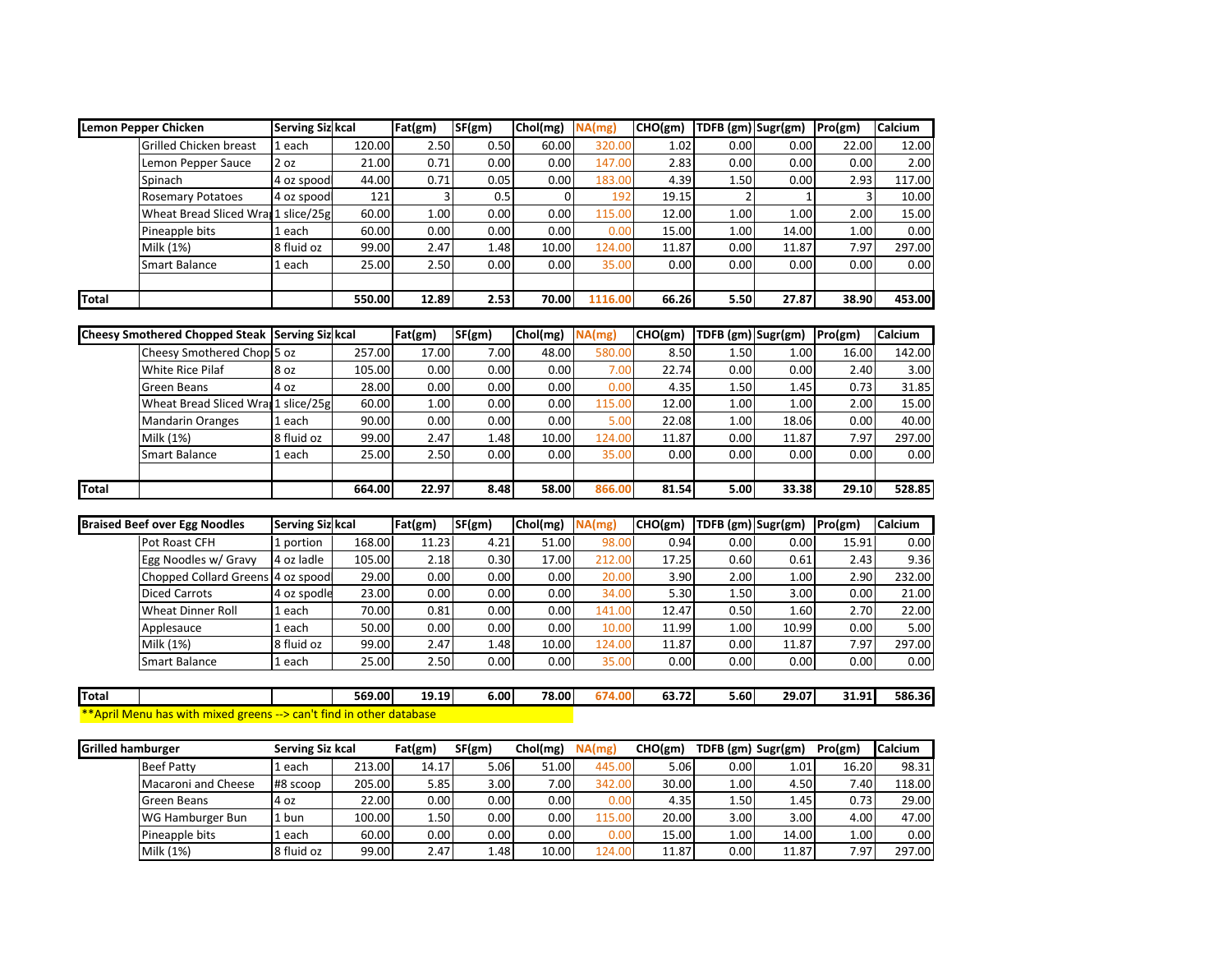| Total |                                     |                         | 699.00 | 23.99   | 9.54   | 68.00    | 1026.00 | 86.28   | 6.50               | 35.83 | 37.30   | 589.31         |
|-------|-------------------------------------|-------------------------|--------|---------|--------|----------|---------|---------|--------------------|-------|---------|----------------|
|       |                                     |                         |        |         |        |          |         |         |                    |       |         |                |
|       | <b>Pollock Almondine</b>            | <b>Serving Siz kcal</b> |        | Fat(gm) | SF(gm) | Chol(mg) | NA(mg)  | CHO(gm) | TDFB (gm) Sugr(gm) |       | Pro(gm) | <b>Calcium</b> |
|       | Pollock Almandine                   | 113g                    | 260.00 | 18.00   | 3.50   | 65.00    | 240.00  | 7.00    | 0.00               | 0.00  | 16.00   | 20.00          |
|       | Spinach                             | 4 oz spood              | 44.00  | 0.00    | 0.00   | 0.00     | 185.00  | 4.44    | 1.50               | 0.00  | 3.00    | 118.00         |
|       | Scalloped Potatoes Redu 1/2 cup     |                         | 110.00 | 3.50    | 2.07   | 8.00     | 135.00  | 15.00   | 2.00               | 0.39  | 4.50    | 86.95          |
|       | Wheat Bread Sliced Wran 1 slice/25g |                         | 60.00  | 1.00    | 0.00   | 0.00     | 115.00  | 12.00   | 1.00               | 1.00  | 2.00    | 15.00          |
|       | Diced peach cup                     | l each                  | 60.00  | 0.00    | 0.00   | 0.00     | 0.00    | 12.20   | 1.00               | 12.00 | 0.00    | 0.00           |
|       | Milk (1%)                           | 8 fluid oz              | 99.00  | 2.47    | 1.48   | 10.00    | 124.00  | 11.87   | 0.00               | 11.87 | 7.97    | 297.00         |
|       | <b>Smart Balance</b>                | l container             | 25.00  | 2.50    | 0.00   | 0.00     | 35.00   | 0.00    | 0.00               | 0.00  | 0.00    | 0.00           |
|       |                                     |                         |        |         |        |          |         |         |                    |       |         |                |
| Total |                                     |                         | 658.00 | 27.47   | 7.05   | 83.00    | 834.00  | 62.51   | 5.50               | 25.26 | 33.47   | 536.95         |

| <b>Beef Stew</b> |                                     | Serving Siz kcal |           | Fat(gm) | SF(gm)           | Chol(mg) | NA(mg) | CHO(gm) | <b>TDFB</b> (gm) Sugr(gm) |       | Pro(gm) | <b>Calcium</b> |
|------------------|-------------------------------------|------------------|-----------|---------|------------------|----------|--------|---------|---------------------------|-------|---------|----------------|
|                  | <b>Beef stew</b>                    | 8 oz ladle       | 178       | 3.2     | 1.5 <sup>1</sup> | 25       | 386    | 22      | 3.6                       | 4.5   | 11.6    | 16.00          |
|                  | Corn                                | 4 oz spood       | 80.00     | 0.80    | 0.00             | 0.00     | 0.00   | 17.00   | 1.00                      | 4.00  | 2.40    | 0.00           |
|                  | Turnip greens                       | 4 oz spoodl      | <b>20</b> |         |                  |          |        |         |                           |       |         | 200.15         |
|                  | Wheat Bread Sliced Wran 1 slice/25g |                  | 60.00     | 1.00    | 0.00             | 0.00     | 115.00 | 12.00   | 1.00                      | 1.00  | 2.00    | 15.00          |
|                  | Diced peach cup                     | 1 each           | 60.00     | 0.00    | 0.00             | 0.00     | 0.00   | 12.20   | 1.00                      | 12.00 | 0.00    | 0.00           |
|                  | Milk (1%)                           | 8 fluid oz       | 99.00     | 2.47    | 1.48             | 10.00    | 124.00 | 11.87   | 0.00                      | 11.87 | 7.97    | 297.00         |
|                  | <b>Smart Balance</b>                | 1 container      | 25.00     | 2.50    | 0.00             | 0.00     | 35.00  | 0.00    | 0.00                      | 0.00  | 0.00    | 0.00           |
|                  |                                     |                  |           |         |                  |          |        |         |                           |       |         |                |
| Total            |                                     |                  | 522       | 9.97    | 2.98             | 35       | 710    | 77.07   | 7.6                       | 33.37 | 25.97   | 528.15         |

| Country fried steak w/ gravy  | <b>Serving Siz kcal</b> |        | Fat(gm) | SF(gm) | Chol(mg) | NA(mg) | CHO(gm) | TDFB (gm) Sugr(gm) |       | Pro(gm) | <b>Calcium</b> |
|-------------------------------|-------------------------|--------|---------|--------|----------|--------|---------|--------------------|-------|---------|----------------|
| Chicken Fried Beef Steak 3 oz |                         | 290.00 | 22.00   | 7.00   | 30.00    | 430.00 | 15.00   | 1.00               | 2.00  | 10.00   | 20.00          |
| Beef Gravy CFH Red Sodi 2 oz  |                         | 30.00  | 1.00    | 0.00   | 0.00     | 211.00 | 4.01    | 0.00               | 0.00  | 0.00    | 1.00           |
| Spinach                       | 4 oz spoodl             | 44.00  | 0.71    | 0.05   | 0.00     | 185.00 | 5.30    | 3.70               | 0.81  | 4.57    | 117.18         |
| <b>Baked Potato</b>           | 1 potato                | 168.00 | 0.18    | 0.05   | 0.00     | 9.00   | 38.82   | 2.70               | 3.06  | 3.53    | 9.00           |
| <b>Tropical Fruit Cup</b>     | 1 each                  | 60.00  | 0.00    | 0.00   | 0.00     | 5.00   | 15.00   | 1.00               | 14.00 | 1.00    | 0.00           |
| Milk (1%)                     | 8 fluid oz              | 99.00  | 2.47    | 1.48   | 10.00    | 124.00 | 11.87   | 0.00               | 11.87 | 7.97    | 297.00         |
| Smart Balance                 | 1 each                  | 25.00  | 2.50    | 0.00   | 0.00     | 35.00  | 0.00    | 0.00               | 0.00  | 0.00    | 0.00           |

| Total | 716.00 | 28.86 | 8.58 | 40.00 | 90.00 | 8.40 | 31.74 | 7.07 ہے | $+44.1^{\circ}$ |
|-------|--------|-------|------|-------|-------|------|-------|---------|-----------------|

| <b>Chicken Parmesan</b> |                                     | <b>Serving Siz kcal</b> |        | Fat(gm) | SF(gm) | Chol(mg) | NA(mg) | CHO(gm) | TDFB (gm) Sugr(gm) |       | Pro(gm) | <b>Calcium</b> |
|-------------------------|-------------------------------------|-------------------------|--------|---------|--------|----------|--------|---------|--------------------|-------|---------|----------------|
|                         | Breaded Chicken Patty               | 1 each                  | 137.00 | 8.46    | 2.00   | 23.00    | 351.00 | 7.81    | 0.00               | 0.00  | 7.80    | 13.00          |
|                         | <b>CFH NSA Marninara Saud 2 oz</b>  |                         | 28.00  | 0.46    | 0.00   | 0.00     | 12.00  | 4.58    | 1.40               | 2.18  | 0.90    | 14.00          |
|                         | Parmesan Cheese                     | 1 pkt                   | 15.00  | 1.00    | 1.00   | 5.00     | 35.00  | 1.00    | 0.00               | 0.00  | 1.00    | 40.00          |
| J                       | Wheat Bread Sliced Wran 1 slice/25g |                         | 60.00  | 1.00    | 0.00   | 0.00     | 115.00 | 12.00   | 1.00               | 1.00  | 2.00    | 15.00          |
|                         | Key West Vegetable Blen 4 oz spoodl |                         | 20.00  | 0.00    | 0.00   | 0.00     | 16.00  | 4.00    | 1.30               | 1.30  | 0.00    | 18.00          |
|                         | Roasted Red Skinned Pot 4 oz spood  |                         | 79     |         |        |          |        | 17.8    |                    |       |         | 10.00          |
|                         | Apples and Cherries and 4 oz ladel  |                         | 88.00  | 2.40    | 0.00   | 0.00     | 10.00  | 15.90   | 2.60               | 11.15 | 1.00    | 11.00          |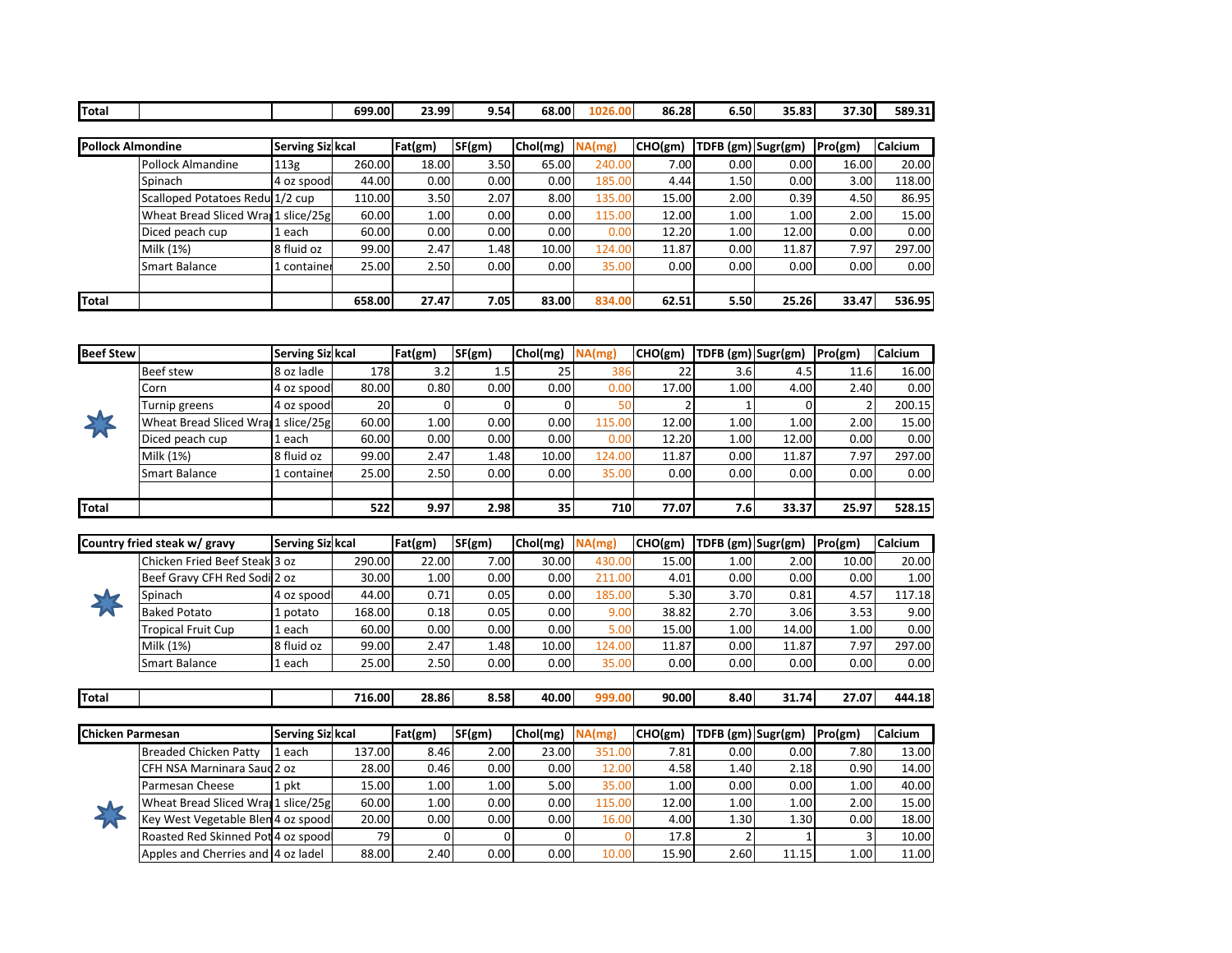|               | Milk (1%)            | 8 fluid oz | 99.00  | 2.47  | ا 48. | 10.00    | 124.00 | 1.87  | 0.00 | 11.87 | 7.97  | 297.00 |
|---------------|----------------------|------------|--------|-------|-------|----------|--------|-------|------|-------|-------|--------|
|               | <b>Smart Balance</b> | container  | 25.00  | 2.50  | 0.00  | $0.00\,$ | 35.00  | 0.00  | 0.00 | 0.00  | 0.00  | 0.00   |
|               |                      |            |        |       |       |          |        |       |      |       |       |        |
| <b>ITotal</b> |                      |            | 551.00 | 18.29 | 4.48  | 38.00    | 698.00 | 74.96 | 8.30 | 28.50 | 23.67 | 418.00 |

|       | Grilled chicken w/ Salsa and cheese Serving Siz kcal |            |        | Fat(gm) | SF(gm) | Chol(mg) | NA(mg) | CHO(gm)           | TDFB (gm) Sugr(gm) |       | Pro(gm) | Calcium |
|-------|------------------------------------------------------|------------|--------|---------|--------|----------|--------|-------------------|--------------------|-------|---------|---------|
|       | Grilled Chicken breast                               | 1 each     | 120.00 | 2.50    | 0.50   | 60.00    | 320.00 | 1.02 <sub>1</sub> | 0.00               | 0.00  | 22.00   | 12.00   |
|       | Low Sodium Black Beans 1/2 cup                       |            | 110.00 | 0.00    | 0.00   | 0.00     | 130.00 | 20.00             | 5.00               | 1.00  | 7.00    | 80.00   |
|       | Salsa and cheese CFH                                 | $1/4$ cup  | 67.00  | 4.56    | 2.53   | 15.00    | 136.00 | 2.52              | 0.70               | 1.00  | 3.88    | 111.00  |
| 爷     | <b>Diced Carrots</b>                                 | 4 oz spood | 23.00  | 0.00    | 0.00   | 0.00     | 34.00  | 5.30              | 1.50               | 3.00  | 0.00    | 21.00   |
|       | WG Corn Bread                                        | 1 each     | 179.00 | 5.97    | 0.50   | 15.00    | 90.00  | 27.85             | 1.00               | 14.92 | 2.98    | 21.88   |
|       | <b>Mandarin Oranges</b>                              | 1 each     | 90.00  | 0.00    | 0.00   | 0.00     | 5.00   | 22.08             | 1.00               | 18.06 | 0.00    | 40.00   |
|       | Milk (1%)                                            | 8 fluid oz | 99.00  | 2.47    | 1.48   | 10.00    | 124.00 | 11.87             | 0.00               | 11.87 | 7.97    | 297.00  |
|       |                                                      |            |        |         |        |          |        |                   |                    |       |         |         |
| Total |                                                      |            | 688.00 | 15.50   | 5.01   | 100.00   | 839.00 | 90.64             | 9.20               | 49.85 | 43.83   | 582.88  |

|              | Scrambled eggs w/ Sausage           | <b>Serving Siz kcal</b> |        | Fat(gm) | SF(gm) | Chol(mg) | NA(mg) | CHO(gm) | TDFB (gm) Sugr(gm) |       | Pro(gm) | <b>Calcium</b> |
|--------------|-------------------------------------|-------------------------|--------|---------|--------|----------|--------|---------|--------------------|-------|---------|----------------|
|              | Eggs Scrambled CFH                  | #8 scoop                | 140.00 | 5.44    | 1.56   | 233.00   | 218.00 | 6.22    | 0.00               | 1.56  | 14.00   | 62.21          |
|              | Sausage Link                        | 1 each                  | 91.00  | 8.46    | 3.05   | 17.00    | 169.00 | 0.34    | 0.00               | 0.34  | 2.71    | 6.77           |
|              | <b>CFH Hash Browns</b>              | $1/2$ cup               | 118.00 | 3.00    | 0.50   | 0.00     | 306.00 | 20.00   | 2.80               | 0.00  | 2.36    | 12.00          |
|              | Wheat Bread Sliced Wran 1 slice/25g |                         | 60.00  | 1.00    | 0.00   | 0.00     | 115.00 | 12.00   | 1.00               | 1.00  | 2.00    | 15.00          |
|              | <b>Spiced Peaches</b>               | 4 oz spoodl             | 50.00  | 0.00    | 0.00   | 0.00     | 0.00   | 12.00   | 1.00               | 10.01 | 0.00    | 9.01           |
|              | Milk (1%)                           | 8 fluid oz              | 99.00  | 2.47    | 1.48   | 10.00    | 124.00 | 11.87   | 0.00               | 11.87 | 7.97    | 297.00         |
|              | Smart Balance                       | 1 each                  | 25.00  | 2.50    | 0.00   | 0.00     | 35.00  | 0.00    | 0.00               | 0.00  | 0.00    | 0.00           |
|              |                                     |                         |        |         |        |          |        |         |                    |       |         |                |
| <b>Total</b> |                                     |                         | 583.00 | 22.87   | 6.58   | 260.00   | 967.00 | 62.43   | 4.80               | 24.78 | 29.04   | 401.99         |

|                          | <b>Country Ham &amp; Beans</b> | Serving Siz kcal |        | Fat(gm) | SF(gm) | Chol(mg) | NA(mg) | CHO(gm) | TDFB (gm) Sugr(gm) |       | Pro(gm) | <b>Calcium</b> |
|--------------------------|--------------------------------|------------------|--------|---------|--------|----------|--------|---------|--------------------|-------|---------|----------------|
|                          | Ham and Beans                  | 8 oz ladle (     | 236.00 | 1.00    | 0.00   | 0.00     | 334.00 | 39.20   | 12.70              | 2.00  | 13.83   | 125.00         |
|                          | <b>Diced Beets</b>             | $1/2$ cup        | 45.00  | 0.00    | 0.00   | 0.00     | 203.00 | 9.99    | 0.80               | 7.80  | 0.00    | 16.00          |
| $\overline{\phantom{a}}$ | <b>Diced Carrots</b>           | 4 oz spood       | 23.00  | 0.00    | 0.00   | 0.00     | 34.00  | 4.48    | 1.50               | 3.00  | 0.00    | 21.00          |
|                          | <b>WG Corn Bread</b>           | 1 each           | 179.00 | 5.97    | 0.50   | 15.00    | 90.00  | 27.85   | 1.00               | 14.92 | 2.98    | 22.00          |
|                          | <b>Mixed Fruit</b>             | 1 each           | 80.00  | 0.00    | 0.00   | 0.00     | 0.00   | 19.00   | 1.00               | 18.00 | 1.00    | 0.00           |
|                          | Milk (1%)                      | 8 fluid oz       | 99.00  | 2.47    | 1.48   | 10.00    | 124.00 | 11.87   | 0.00               | 11.87 | 7.97    | 297.00         |
|                          | Smart Balance                  | 1 each           | 25.00  | 2.50    | 0.00   | 0.00     | 35.00  | 0.00    | 0.00               | 0.00  | 0.00    | 0.00           |
|                          |                                |                  |        |         |        |          |        |         |                    |       |         |                |
| Total                    |                                |                  | 687.00 | 11.94   | 1.98   | 25.00    | 820.00 | 112.39  | 17.00              | 57.59 | 25.78   | 481.00         |

| <b>Oven fried Chicken</b>         | Serving Siz kcal |        | Fat(gm) | SF(gm) | Chol(mg) | NA(mg) | CHO(gm) | <b>TDFB</b> (gm) Sugr(gm) |                   | Pro(gm) | <b>Calcium</b> |
|-----------------------------------|------------------|--------|---------|--------|----------|--------|---------|---------------------------|-------------------|---------|----------------|
| Oven fried chicken thigh 1 piece  |                  | 450.00 | 36.00   | 9.00   | 115.00   | 760.00 | 9.00    | 0.00                      | 0.00              | 23.00   | 30.25          |
| Chopped Collard Greens 4 oz spood |                  | 29.00  | 0.00    | 0.00   | 0.00     | 20.00  | 3.90    | 2.00                      | 1.00 <sub>1</sub> | 2.90    | 232.00         |
| Whipped Sweet Potatoes #8 scoop   |                  | 161.00 | 6.93    | 3.15   | 0.00     | 73.00  | 25.60   | 3.00                      | 16.57             | 0.00    | 12.00          |
| <b>Diced Pears</b>                | ⊥ each           | 70.00  | 0.00    | 0.00   | 0.00     | 0.00   | 18.00   | 3.00                      | 14.00             | 1.00    | 0.00           |
| Milk (1%)                         | 8 fluid oz       | 99.00  | 2.47    | 1.48   | 10.00    | 124.00 | 11.87   | 0.00                      | 11.87             | 7.97    | 297.00         |
|                                   |                  |        |         |        |          |        |         |                           |                   |         |                |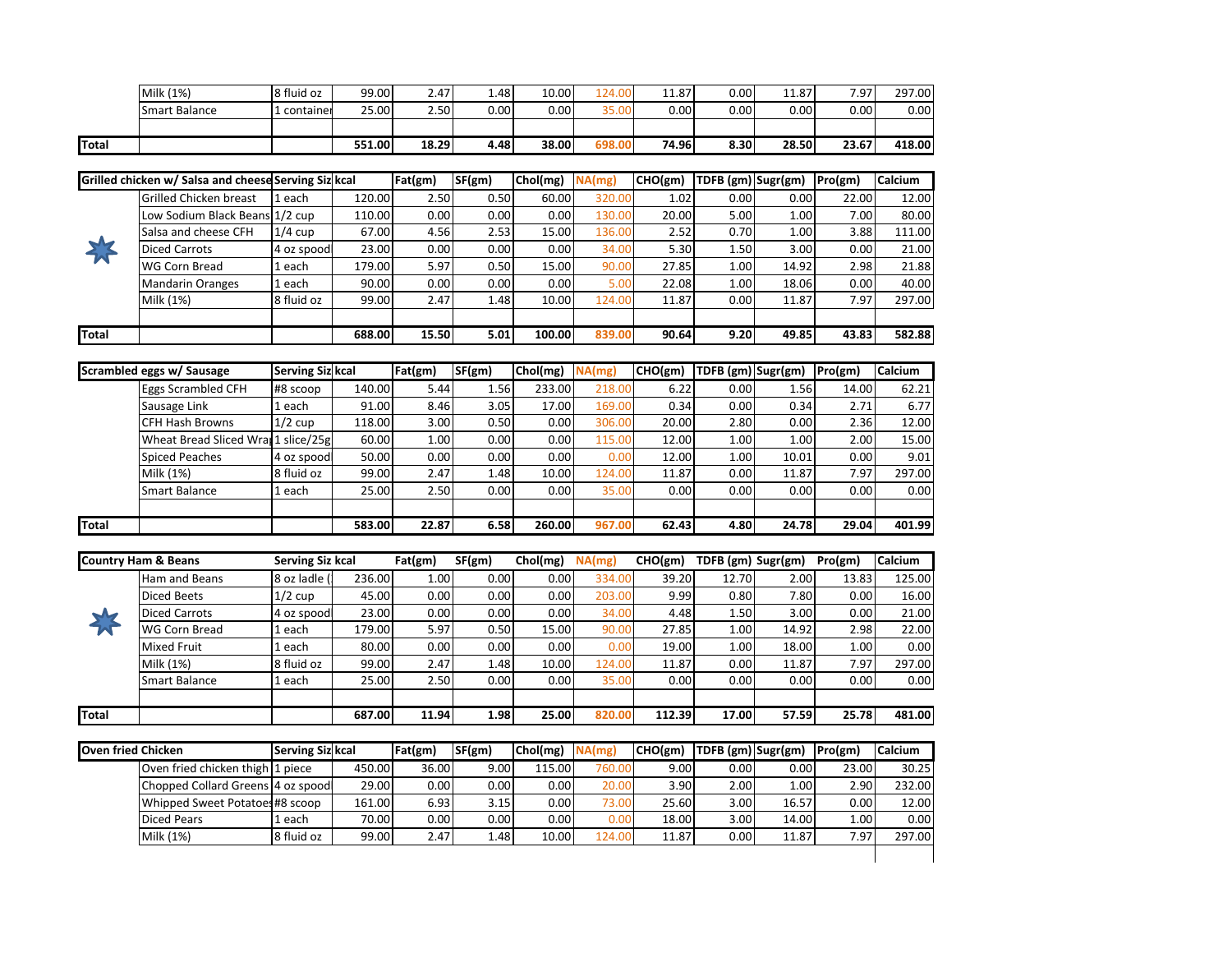| Total                 |                                                     |                         | 809.00 | 45.40   | 13.63  | 125.00   | 977.00 | 68.37   | 8.00               | 43.44                      | 34.87   | 571.25  |
|-----------------------|-----------------------------------------------------|-------------------------|--------|---------|--------|----------|--------|---------|--------------------|----------------------------|---------|---------|
|                       |                                                     |                         |        |         |        |          |        |         |                    |                            |         |         |
| Ginger BBQ chicken    |                                                     | Serving Siz kcal        |        | Fat(gm) | SF(gm) | Chol(mg) | NA(mg) | CHO(gm) |                    | TDFB (gm) Sugr(gm) Pro(gm) |         | Calcium |
|                       | Ginger BBQ Chicken                                  | 1 thigh                 | 169.00 | 6.11    | 2.04   | 46.00    | 521.00 | 13.48   | 0.50               | 11.36                      | 14.33   | 7.41    |
|                       | Whipped Sweet Potatoes#8 scoop                      |                         | 161.00 | 6.93    | 3.15   | 0.00     | 73.00  | 25.60   | 3.00               | 16.57                      | 0.00    | 12.00   |
|                       | Chopped Collard Greens 4 oz spood                   |                         | 16.00  | 0.00    | 0.00   | 0.00     | 26.00  | 6.53    | 4.40               | 0.00                       | 3.23    | 87.11   |
|                       | Wheat Bread Sliced Wran 1 slice/25g                 |                         | 60.00  | 1.00    | 0.00   | 0.00     | 115.00 | 12.00   | 1.00               | 1.00                       | 2.00    | 15.00   |
|                       | <b>Diced Pears</b>                                  | 1 each                  | 70.00  | 0.00    | 0.00   | 0.00     | 0.00   | 18.00   | 3.00               | 14.00                      | 1.00    | 0.00    |
|                       | Milk (1%)                                           | 8 fluid oz              | 99.00  | 2.47    | 1.48   | 10.00    | 124.00 | 11.87   | 0.00               | 11.87                      | 7.97    | 297.00  |
|                       | Smart Balance                                       | 1 each                  | 25.00  | 2.50    | 0.00   | 0.00     | 35.00  | 0.00    | 0.00               | 0.00                       | 0.00    | 0.00    |
| Total                 |                                                     |                         | 600.00 | 19.01   | 6.67   | 56.00    | 894.00 | 87.48   | 11.90              | 54.80                      | 28.53   | 418.52  |
|                       |                                                     |                         |        |         |        |          |        |         |                    |                            |         |         |
| <b>Potato Pollock</b> |                                                     | Serving Siz kcal        |        | Fat(gm) | SF(gm) | Chol(mg) | NA(mg) | CHO(gm) |                    | TDFB (gm) Sugr(gm) Pro(gm) |         | Calcim  |
|                       | Potato Pollock                                      | 1 each                  | 192.00 | 11.00   | 1.50   | 30.00    | 394.00 | 13.14   | 1.00               | 0.00                       | 9.00    | 0.00    |
|                       | Peas and Corn                                       | $1/2$ cup               | 90.00  | 0.50    | 0.00   | 0.00     | 61.00  | 18.40   | 4.24               | 5.00                       | 4.00    | 14.47   |
|                       | Chopped Collard Greens 4 oz spood                   |                         | 29.00  | 0.00    | 0.00   | 0.00     | 20.00  | 3.90    | 2.00               | 1.00                       | 2.90    | 232.00  |
|                       | Wheat Bread Sliced Wrat 1 slice/25g                 |                         | 60.00  | 1.00    | 0.00   | 0.00     | 115.00 | 12.00   | 1.00               | 1.00                       | 2.00    | 15.00   |
|                       | Topical Fruit Salad                                 | 4 oz cup                | 80.00  | 0.00    | 0.00   | 0.00     | 10.00  | 19.07   | 0.00               | 18.06                      | 1.00    | 0.00    |
|                       | Tartar Sauce                                        | 1 each                  | 45.00  | 3.50    | 0.50   | 0.00     | 105.00 | 3.00    | 0.00               | 2.00                       | 0.00    | 2.00    |
|                       | Milk (1%)                                           | 8 fluid oz              | 99.00  | 2.47    | 1.48   | 10.00    | 124.00 | 11.87   | 0.00               | 11.87                      | 7.97    | 297.00  |
|                       | Smart Balance                                       | 1 each                  | 25.00  | 2.50    | 0.00   | 0.00     | 35.00  | 0.00    | 0.00               | 0.00                       | 0.00    | 0.00    |
|                       |                                                     |                         |        |         |        |          |        |         |                    |                            |         |         |
| Total                 |                                                     |                         | 620.00 | 20.97   | 3.48   | 40.00    | 864.00 | 81.38   | 8.24               | 38.93                      | 26.87   | 560.47  |
|                       |                                                     |                         |        |         |        |          |        |         |                    |                            |         |         |
|                       | Sliced Turkey over Southwest Pasta Serving Siz kcal |                         |        | Fat(gm) | SF(gm) | Chol(mg) | NA(mg) | CHO(gm) | TDFB (gm) Sugr(gm) |                            | Pro(gm) | Calcium |
|                       | CFH Red Sodium Turkey   2 oz slice                  |                         | 61.00  | 1.52    | 0.00   | 25.00    | 273.00 | 2.02    | 0.00               | 1.01                       | 9.11    | 20.25   |
|                       | Corn                                                | 4 oz spood              | 80.00  | 0.76    | 0.00   | 0.00     | 0.00   | 16.05   | 0.80               | 4.00                       | 2.40    | 0.00    |
|                       | Peas                                                | 4 oz spood              | 54.00  | 0.00    | 0.00   | 0.00     | 0.00   | 9.33    | 3.10               | 3.11                       | 3.89    | 18.00   |
|                       | Southwest Pasta                                     | 1 cup                   | 187.00 | 2.79    | 1.25   | 8.00     | 213.00 | 31.19   | 3.50               | 3.69                       | 7.84    | 70.00   |
|                       | <b>Choc Pudding Cup</b>                             | 1 each                  | 100.00 | 1.00    | 1.00   | 0.00     | 150.00 | 23.07   | 0.00               | 17.05                      | 1.00    | 20.00   |
|                       | Milk (1%)                                           | 8 fluid oz              | 99.00  | 2.47    | 1.48   | 10.00    | 124.00 | 11.87   | 0.00               | 11.87                      | 7.97    | 297.00  |
| Total                 |                                                     |                         | 581.00 | 8.54    | 3.74   | 43.00    | 760.00 | 93.53   | 7.40               | 40.73                      | 32.21   | 425.25  |
|                       |                                                     |                         |        |         |        |          |        |         |                    |                            |         |         |
| Sloppy Joe            |                                                     | <b>Serving Siz kcal</b> |        | Fat(gm) | SF(gm) | Chol(mg) | NA(mg) | CHO(gm) |                    | TDFB (gm) Sugr(gm) Pro(gm) |         | Calcium |
|                       | GFS Sloppy Joe                                      | 4 oz spood              | 194.00 | 9.72    | 3.65   | 32.00    | 470.00 | 17.00   | 1.60               | 7.30                       | 11.34   | 37.00   |
|                       | WG Hamburger Bun                                    | 1 bun                   | 100.00 | 1.50    | 0.00   | 0.00     | 115.00 | 20.00   | 3.00               | 3.00                       | 4.00    | 47.00   |
|                       | <b>Roasted Sweet Potatoes</b>                       | $1/2$ cup               | 117.00 | 2.91    | 0.42   | 2.00     | 150.00 | 19.97   | 2.50               | 13.32                      | 1.66    | 33.29   |
|                       | Brussel Sprouts w/ onior 4 oz spood                 |                         | 60.00  | 2.60    | 0.00   | 0.00     | 36.00  | 7.80    | 3.40               | 0.00                       | 3.36    | 25.00   |
|                       | Pineapple bits                                      | 1 each                  | 60.00  | 0.00    | 0.00   | 0.00     | 0.00   | 15.00   | 1.00               | 14.00                      | 1.00    | 0.00    |
|                       | Milk (1%)                                           | 8 fluid oz              | 99.00  | 2.47    | 1.48   | 10.00    | 124.00 | 11.87   | 0.00               | 11.87                      | 7.97    | 297.00  |
|                       |                                                     |                         |        |         |        |          |        |         |                    |                            |         |         |
|                       |                                                     |                         |        |         |        |          |        |         |                    |                            |         |         |
| Total                 |                                                     |                         | 630.00 | 19.20   | 5.55   | 44.00    | 895.00 | 91.64   | 11.50              | 49.49                      | 29.33   | 439.29  |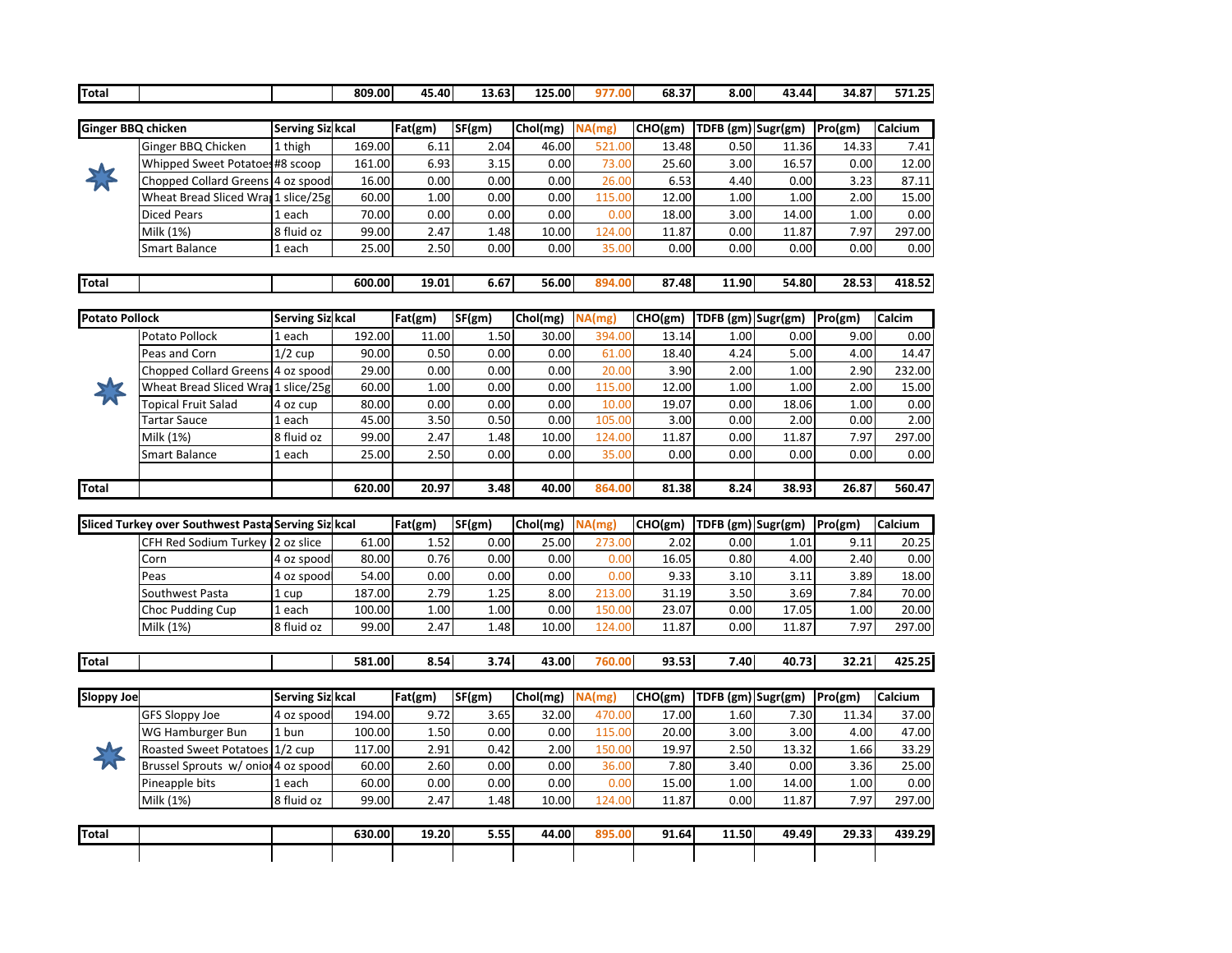|       | Smoked Sausage w/ Peppers & onic Serving Siz kcal |            |        | Fat(gm) | SF(gm) | Chol(mg) | NA(mg) | CHO(gm) | <b>TDFB</b> (gm) Sugr(gm) |          | Pro(gm) | <b>Calcium</b> |
|-------|---------------------------------------------------|------------|--------|---------|--------|----------|--------|---------|---------------------------|----------|---------|----------------|
|       | Smoked Sausage w/ pep: 1 each                     |            | 200.00 | 15.71   | 6.08   | 40.00    | 603.00 | 5.90    | 1.00                      | 2.00     | 2.80    | 14.00          |
|       | Peas                                              | 4 oz spood | 54.00  | 0.00    | 0.00   | 0.00     | 0.00   | 9.33    | 3.10                      | 3.11     | 3.89    | 18.00          |
|       | Roasted Red Skinned Pot 4 oz spood                |            | 79.00  | 0.00    | 0.00   | 0.00     | 0.00   | 17.80   | 2.00                      | $1.00\,$ | 3.00    | 10.00          |
|       | Wheat Bread Sliced Wran 1 slice/25g               |            | 60.00  | 1.00    | 0.00   | 0.00     | 115.00 | 12.00   | 1.00                      | 1.00     | 2.00    | 15.00          |
|       | <b>Strwbry Applesauce</b>                         | 4 oz cup   | 50.00  | 0.00    | 0.00   | 0.00     | 10.00  | 14.03   | 1.00                      | 9.02     | 0.00    | 0.00           |
|       | Milk (1%)                                         | 8 fluid oz | 99.00  | 2.47    | 1.48   | 10.00    | 124.00 | 11.87   | 0.00                      | 11.87    | 7.97    | 297.00         |
|       | Smart Balance                                     | 1 each     | 25.00  | 2.50    | 0.00   | 0.00     | 35.00  | 0.00    | 0.00                      | 0.00     | 0.00    | 0.00           |
|       |                                                   |            |        |         |        |          |        |         |                           |          |         |                |
| Total |                                                   |            | 567.00 | 21.68   | 7.56   | 50.00    | 887.00 | 70.93   | 8.10                      | 28.00    | 19.66   | 354.00         |

| Meatloaf w/ Gravy |                                     | <b>Serving Siz kcal</b> |        | Fat(gm) | SF(gm) | $Chol(mg)$ $NA(mg)$ |        | CHO(gm) |      | TDFB (gm) Sugr(gm) | Pro(gm) | <b>Calcium</b> |        |       |
|-------------------|-------------------------------------|-------------------------|--------|---------|--------|---------------------|--------|---------|------|--------------------|---------|----------------|--------|-------|
|                   | Meatloaf                            | each (85                | 245.00 | 11.80   | 6.70   | 42.00               | 326.00 | 2.70    | 1.20 | 0.02               | 13.90   | 33.00          | 275.00 | 12.80 |
|                   | Beef Gravy CFH Red Sodi 2 oz        |                         | 30.00  | 1.00    | 0.00   | 0.00                | 211.00 | 4.01    | 0.00 | 0.00               | 0.00    | 1.00           |        |       |
|                   | Mashed potatoes Red So 1/2 cup      |                         | 77.00  | 0.09    | 0.00   | 1.00                | 41.00  | 16.35   | 1.10 | 0.19               | 2.32    | 13.50          |        |       |
| $\sim$            | <b>Brussel Sprouts</b>              | 4 oz spoodl             | 35.00  | 0.34    | 0.00   | 0.00                | 9.00   | 6.80    | 3.20 | 0.00               | 3.15    | 22.00          |        |       |
| <b>P</b>          | Wheat Bread Sliced Wran 1 slice/25g |                         | 60.00  | 1.00    | 0.00   | 0.00                | 115.00 | 12.00   | 1.00 | 1.00               | 2.00    | 15.00          |        |       |
|                   | <b>Mandarin Oranges</b>             | l each                  | 90.00  | 0.00    | 0.00   | 0.00                | 5.00   | 22.08   | 1.00 | 18.06              | 0.00    | 40.00          |        |       |
|                   | Milk (1%)                           | 8 fluid oz              | 99.00  | 2.47    | 1.48   | 10.00               | 124.00 | 11.87   | 0.00 | 11.87              | 7.97    | 297.00         |        |       |
|                   | Smart Balance                       | container               | 25.00  | 2.50    | 0.00   | 0.00 <sub>1</sub>   | 35.00  | 0.00    | 0.00 | 0.00               | 0.00    | 0.00           |        |       |
|                   |                                     |                         |        |         |        |                     |        |         |      |                    |         |                |        |       |
| Total             |                                     |                         | 661.00 | 19.20   | 8.18   | 53.00               | 866.00 | 75.81   | 7.50 | 31.14              | 29.34   | 421.50         |        |       |

| Vegetable Lasagna |                                   | <b>Serving Siz kcal</b> |        | Fat(gm) | SF(gm) | Chol(mg) | NA(mg) | CHO(gm) | TDFB (gm) Sugr(gm) |       | Pro(gm) | <b>Calcium</b> |
|-------------------|-----------------------------------|-------------------------|--------|---------|--------|----------|--------|---------|--------------------|-------|---------|----------------|
|                   | Lasagna Vegetable CICO41 piece    |                         | 318.00 | 10.90   | 5.44   | 41.00    | 230.00 | 35.53   | 3.60               | 8.36  | 18.90   | 256.00         |
|                   | Frozen Baby Lima Beans 4 oz spood |                         | 102.00 | 0.00    | 0.00   | 0.00     | 82.00  | 20.01   | 6.00               | 1.00  | 5.10    | 31.00          |
|                   | Diced Carrots                     | 4 oz spoodl             | 23.00  | 0.00    | 0.00   | 0.00     | 34.00  | 5.32    | 1.50               | 3.00  | 0.00    | 21.00          |
|                   | Wheat Roll                        | 1 each                  | 70.00  | 0.81    | 0.00   | 0.00     | 141.00 | 12.50   | 0.50               | 1.60  | 2.70    | 22.00          |
|                   | Pineapple bits                    | 1 each                  | 60.00  | 0.00    | 0.00   | 0.00     | 0.00   | 15.00   | 1.00               | 14.00 | 1.00    | 0.00           |
|                   | Milk (1%)                         | 8 fluid oz              | 99.00  | 2.47    | 1.48   | 10.00    | 124.00 | 11.87   | $0.00\,$           | 11.87 | 7.97    | 297.00         |
|                   | Smart Balance                     | 1 container             | 25.00  | 2.50    | 0.00   | 0.00     | 35.00  | 0.00    | $0.00\,$           | 0.00  | 0.00    | 0.00           |
|                   |                                   |                         |        |         |        |          |        |         |                    |       |         |                |
| Total             |                                   |                         | 697.00 | 16.68   | 6.92   | 51.00    | 646.00 | 100.23  | 12.60              | 27.96 | 27.70   | 627.00         |

|                  | Spaghetti w/ Tomato Sauce            | <b>Serving Siz kcal</b> |        | Fat(gm) | SF(gm) | Chol(mg) | NA(mg) | CHO(gm) | TDFB (gm) Sugr(gm) |       | Pro(gm) | <b>Calcium</b> |
|------------------|--------------------------------------|-------------------------|--------|---------|--------|----------|--------|---------|--------------------|-------|---------|----------------|
|                  | Spaghetti w/ NSA Marina 8 oz ladle   |                         | 247.00 | 5.25    | 0.70   | 0.00     | 67.00  | 42.13   | 4.90               | 9.50  | 7.81    | 42.00          |
|                  | <b>Meatballs</b>                     | 0.5 oz/4 ea             | 180    | 13.33   | 5.33   | 27       | 180    | 5.33    | 1.3                | 0.67  | 9.33    | 27.00          |
| $\blacktriangle$ | Parmesean Cheese                     | 1 pkt                   | 15.00  | 1.00    | 0.50   | 5.00     | 35.00  | 1.00    | 0.00               | 0.00  | 1.00    | 40.00          |
| W                | California Vegetable Blen 4 oz spood |                         | 19.00  | 0.00    | 0.00   | 0.00     | 23.00  | 3.87    | 2.30               | 1.55  | 1.55    | 23.00          |
|                  | Italian Cut Green Beans #1/2 cup     |                         | 20.00  | 0.00    | 0.00   | 0.00     | 0.00   | 4.00    | 1.30               | 1.33  | 0.67    | 20.00          |
|                  | Diced peach cup                      | l each                  | 60.00  | 0.00    | 0.00   | 0.00     | 0.00   | 12.20   | 1.00               | 12.00 | 0.00    | 0.00           |
|                  | Milk (1%)                            | 8 fluid oz              | 99.00  | 2.47    | 1.48   | 10.00    | 124.00 | 11.87   | 0.00               | 11.87 | 7.97    | 297.00         |
|                  |                                      |                         |        |         |        |          |        |         |                    |       |         |                |
| Total            |                                      |                         | 640.00 | 22.05   | 8.01   | 42.00    | 429.00 | 80.40   | 10.80              | 36.92 | 28.33   | 449.00         |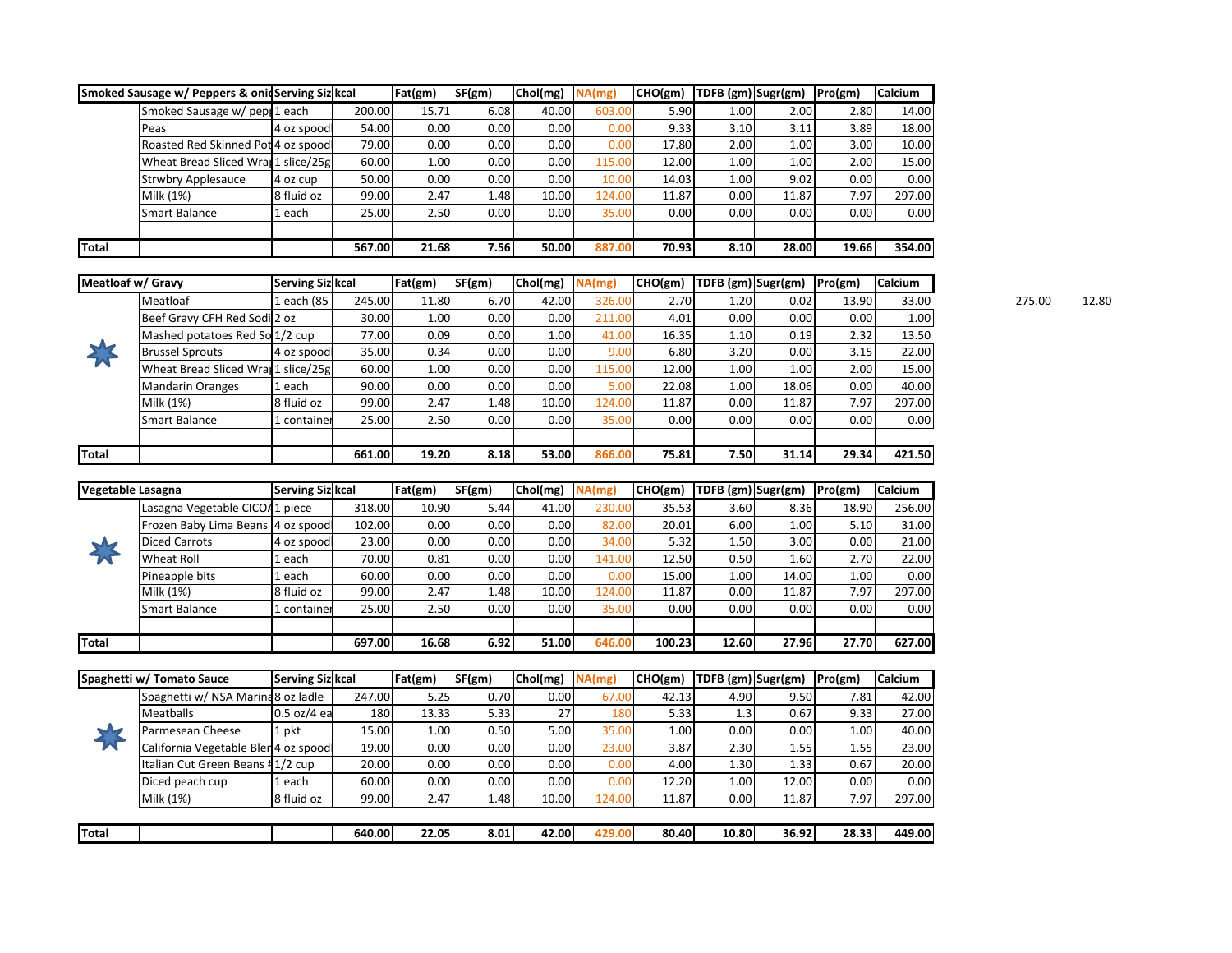|                            | <b>Smothered Chicken Breast</b>     | <b>Serving Siz kcal</b> |        | Fat(gm) | SF(gm)       | Chol(mg)              | NA(mg)  | CHO(gm) TDFB (gm) Sugr(gm) |                |                                     | Pro(gm) | Calcium |
|----------------------------|-------------------------------------|-------------------------|--------|---------|--------------|-----------------------|---------|----------------------------|----------------|-------------------------------------|---------|---------|
|                            | Grilled Chicken breast              | 1 each                  | 120.00 | 2.50    | 0.50         | 60.00                 | 320.00  | 1.02                       | 0.00           | 0.00                                | 22.00   | 12.00   |
|                            | <b>Onion Gravy</b>                  | 4 oz                    | 43.00  | 1.38    | 0.00         | 0.00                  | 219.00  | 5.89                       | 0.20           | 0.36                                | 0.12    | 4.31    |
|                            | White and Wild Rice                 | #8 scoop                | 66.00  | 0.09    | 0.02         | 0.00                  | 128.00  | 14.11                      | 0.10           | 0.21                                | 1.63    | 24.39   |
|                            | Key West Vegetable Blen 4 oz spood  |                         | 20.00  | 0.00    | 0.00         | 0.00                  | 16.00   | 4.00                       | 1.30           | 1.30                                | 0.66    | 18.00   |
|                            | Wheat Bread Sliced Wrat 1 slice/25g |                         | 60.00  | 1.00    | 0.00         | 0.00                  | 115.00  | 12.00                      | 1.00           | 1.00                                | 2.00    | 15.00   |
|                            | <b>Diced Pears</b>                  | 1 each                  | 70.00  | 0.00    | 0.00         | 0.00                  | 0.00    | 18.00                      | 3.00           | 14.00                               | 1.00    | 0.00    |
|                            | Milk (1%)                           | 8 fluid oz              | 99.00  | 2.47    | 1.48         | 10.00                 | 124.00  | 11.87                      | 0.00           | 11.87                               | 7.97    | 297.00  |
|                            | Smart Balance                       | 1 container             | 25.00  | 2.50    | 0.00         | 0.00                  | 35.00   | 0.00                       | 0.00           | 0.00                                | 0.00    | 0.00    |
|                            |                                     |                         |        |         |              |                       |         |                            |                |                                     |         |         |
| <b>Total</b>               |                                     |                         | 503.00 | 9.94    | 2.00         | 70.00                 | 957.00  | 66.89                      | 5.60           | 28.74                               | 35.38   | 370.70  |
|                            |                                     |                         |        |         |              |                       |         |                            |                |                                     |         |         |
|                            | Indiana Style Chili Mac             | Serving Siz kcal        |        | Fat(gm) | SF(gm)       | Chol(mg)              | NA(mg)  |                            |                | CHO(gm) TDFB (gm) Sugar(gm) Pro(gm) |         | Calcium |
|                            | Indiana Style Chili Mac             | 8 oz ladle              | 313.00 | 14.36   | 6.00         | 36.00                 | 411.00  | 31.00                      | 5.00           | 3.29                                | 15.70   | 111.18  |
|                            | <b>Mixed Vegetables</b>             | 4 oz spood              | 38.00  | 0.00    | 0.00         | 0.00                  | 12.00   | 8.46                       | 2.30           | 3.00                                | 1.54    | 0.00    |
|                            | Applesauce                          | 1 each                  | 50.00  | 0.00    | 0.00         | 0.00                  | 10.00   | 11.99                      | 1.00           | 10.99                               | 0.00    | 5.00    |
|                            | WG Corn Bread                       | 1 each                  | 179.00 | 5.97    | 0.50         | 15.00                 | 90.00   | 27.85                      | 1.00           | 14.92                               | 2.98    | 21.88   |
|                            | Milk (1%)                           | 8 fluid oz              | 99.00  | 2.47    | 1.48         | 10.00                 | 124.00  | 11.87                      | 0.00           | 11.87                               | 7.97    | 297.00  |
|                            |                                     |                         |        |         |              |                       |         |                            |                |                                     |         |         |
| <b>Total</b>               |                                     |                         | 679.00 | 22.80   | 7.98         | 61.00                 | 647.00  | 91.17                      | 9.30           | 44.07                               | 28.19   | 435.06  |
|                            |                                     |                         |        |         |              |                       |         |                            |                |                                     |         |         |
| <b>Chicken and Noodles</b> |                                     | Serving Siz kcal        |        | Fat(gm) | SF(gm)       | Chol(mg)              | NA(mg)  | CHO(gm)                    |                | TDFB (gm) Sugar(gm) Pro(gm)         |         | Calcium |
|                            | Chicken and Noodles CFH 8 oz (237g) |                         | 198.00 | 3.66    | 1.00         | 69.00                 | 132.00  | 20.18                      | 1.00           | 1.13                                | 18.34   | 20      |
|                            | Rosemary Roasted Potat 4 oz spood   |                         | 121    | 3       | 0.5          | $\mathbf 0$           | 192     | 19                         | $\overline{2}$ | 1.00                                | 3.00    | 10.00   |
|                            | Broccoli                            | 4 oz spood              | 25.00  | 0.00    | 0.00         | 0.00                  | 15.00   | 5.00                       | 3.00           | 1.00                                | 3.00    | 35.11   |
|                            | Wheat Roll                          | 1 each                  | 70.00  | 0.81    | 0.00         | 0.00                  | 141.00  | 15.18                      | 1.60           | 0.54                                | 2.71    | 32      |
|                            | Diced Pears                         | 1 each                  | 70.00  | 0.00    | 0.00         | 0.00                  | 0.00    | 18.00                      | 3.00           | 14.00                               | 1.00    | 0.00    |
|                            | Smart Balance                       | 1 each                  | 25.00  | 2.50    | 0.00         | 0.00                  | 35.00   | 0.00                       | 0.00           | 0.00                                | 0.00    | 0.00    |
|                            | Milk (1%)                           | 8 fluid oz              | 99.00  | 2.47    | 1.48         | 10.00                 | 124.00  | 11.87                      | 0.00           | 11.87                               | 7.97    | 297.00  |
|                            |                                     |                         |        |         |              |                       |         |                            |                |                                     |         |         |
| Total                      |                                     |                         | 608.00 | 12.44   | 2.98         | 79.00                 | 639.00  | 89.23                      | 10.60          | 29.54                               | 36.02   | 394.11  |
|                            |                                     |                         |        |         |              |                       |         |                            |                |                                     |         |         |
| <b>Swedish Meatballs</b>   |                                     | Serving Siz kcal        |        | Fat(gm) | SF(gm)       | $\overline{Chol(mg)}$ | NA(mg)  |                            |                | CHO(gm) TDFB (gm) Sugar(gm) Pro(gm) |         | Calcium |
|                            | <b>Swedish Meatballs</b>            | 8 oz ladle              | 223    | 16.43   | 7.6          | 38                    | 484     | 10.72                      | 2              | $\overline{2}$                      | 8       | 75.15   |
|                            | Brown rice                          | #8 scoop                | 170    | 1       | 0            | 0                     | 217     | 35                         | 1.5            | 0                                   | 4.62    | 12.00   |
|                            | Wax beans                           | $1/2$ cup               | 65     | 4.5     | $\mathbf{1}$ | $\Omega$              | 233     | 4.77                       | 2.5            | $\mathbf 0$                         | 1.19    | 36.00   |
|                            | California Veg Blend                | 4 oz spood              | 19.00  | 0.00    | 0.00         | 0.00                  | 23.00   | 3.87                       | 2.30           | 1.55                                | 1.55    | 23.22   |
|                            | Tropical Fruit Cup                  | 1 each                  | 60.00  | 0.00    | 0.00         | 0.00                  | 5.00    | 15.00                      | 1.00           | 14.00                               | 1.00    | 0.00    |
|                            | Milk (1%)                           | 8 fluid oz              | 99.00  | 2.47    | 1.48         | 10.00                 | 124.00  | 11.87                      | 0.00           | 11.87                               | 7.97    | 297.00  |
|                            |                                     |                         |        |         |              |                       |         |                            |                |                                     |         |         |
| <b>Total</b>               |                                     |                         | 636.00 | 24.40   | 10.08        | 48.00                 | 1086.00 | 81.23                      | 9.30           | 29.42                               | 24.33   | 443.37  |
|                            |                                     |                         |        |         |              |                       |         |                            |                |                                     |         |         |
| Pot Roast w/ Gravy         |                                     | Serving Siz kcal        |        | Fat(gm) | sF(gm)       | Chol(mg)              | NA(mg)  | CHO(gm)                    |                | TDFB (gm) Sugar(gm) Pro(gm)         |         | Calcium |
|                            | Pot Roast CFH                       | 1 portion/7             | 168.00 | 11.23   | 4.21         | 51.00                 | 97.00   | 1.00                       | 0.00           | 0.00                                | 15.91   | 0.00    |
|                            | Vegetable Gravy                     | 4 oz/107g               | 37.00  | 0.70    | 0.00         | 0.00                  | 157.00  | 6.36                       | 1.00           | 1.00                                | 0.56    | 7.36    |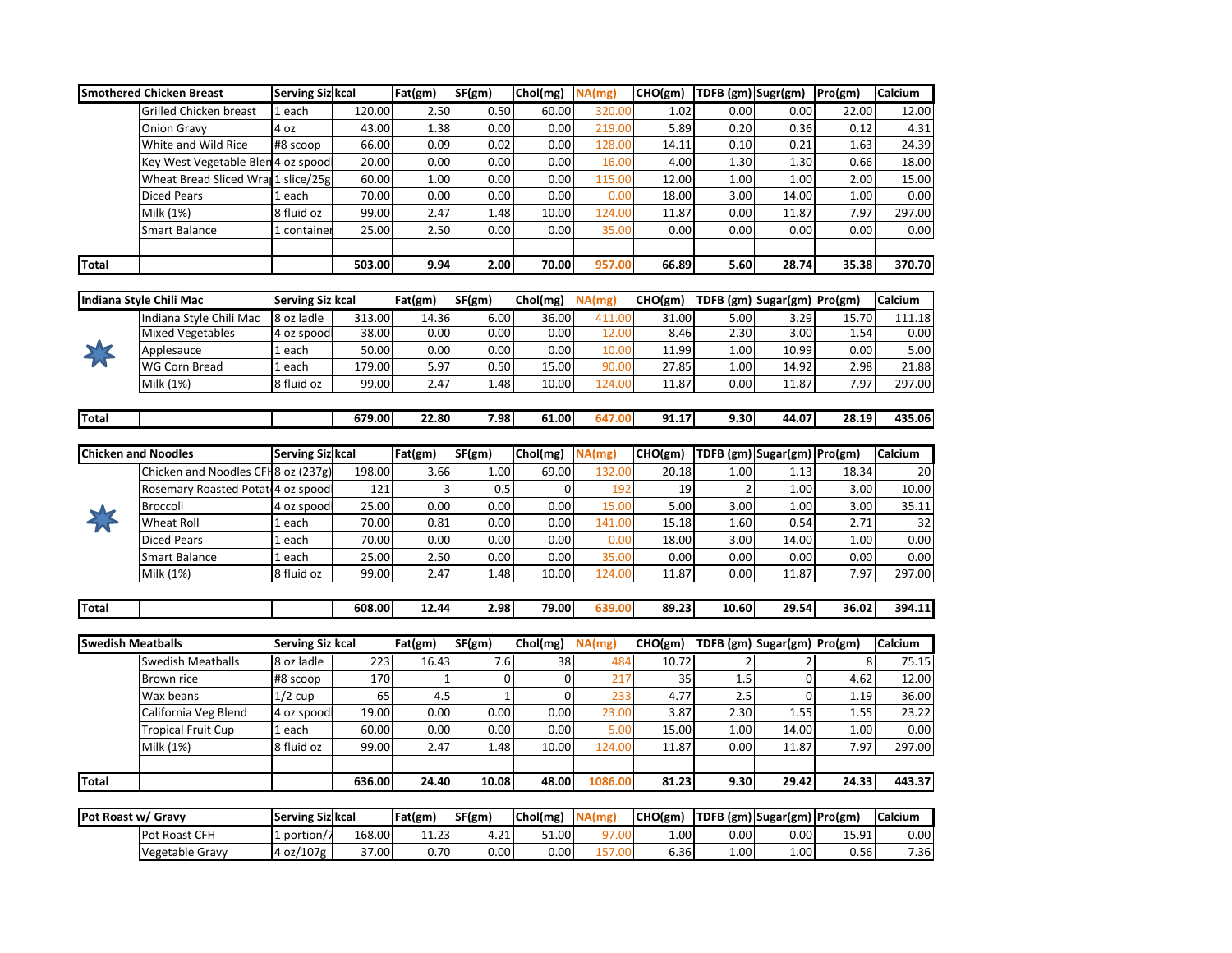| Total |                                     |             | 516.00 | 15.49             | 5.69 | 62.00 | 559.00 | 64.58 | 7.10 | 26.42             | 31.76 | 394.36 |
|-------|-------------------------------------|-------------|--------|-------------------|------|-------|--------|-------|------|-------------------|-------|--------|
|       |                                     |             |        |                   |      |       |        |       |      |                   |       |        |
|       | Milk (1%)                           | 8 fluid oz  | 99.00  | 2.47              | 1.48 | 10.00 | 124.00 | 11.87 | 0.00 | 11.87             | 7.97  | 297.00 |
|       | Wheat Bread Sliced Wrat 1 slice/25g |             | 60.00  | 1.00              | 0.00 | 0.00  | 115.00 | 12.00 | 1.00 | 1.00 <sub>1</sub> | 2.00  | 15.00  |
|       | Applesauce                          | l each      | 50.00  | 0.00              | 0.00 | 0.00  | 10.00  | 12.00 | 1.00 | 11.00             | 0.00  | 5.00   |
|       | Broccoli                            | 4 oz spoodl | 25.00  | 0.00              | 0.00 | 0.00  | 15.00  | 5.00  | 3.00 | 1.36              | 3.00  | 35.00  |
|       | Mashed Potatoes Red So 1/2 cup      |             | 77.00  | 0.09 <sub>l</sub> | 0.00 | 1.00  | 41.00  | 16.35 | 1.10 | 0.19              | 2.32  | 35.00  |

|       | Southwest Cheese Omelet w/ Salsa Serving Siz kcal |               |        | Fat(gm) | SF(gm) | Chol(mg) | NA(mg)  | CHO(gm) |      | TDFB (gm) Sugar(gm) Pro(gm) |       | <b>Calcium</b> |
|-------|---------------------------------------------------|---------------|--------|---------|--------|----------|---------|---------|------|-----------------------------|-------|----------------|
|       | Cheddar egg omelet                                | 1 each 3.5    | 190.00 | 14.00   | 6.00   | 260.00   | 560.00  | 4.00    | 0.00 | 2.00                        | 12.00 | 141.00         |
|       | Salsa and cheese                                  | $1/4$ cup     | 67.00  | 2.50    | 0.00   | 15.00    | 136.00  | 2.50    | 0.70 | 1.00                        | 4.00  | 111.16         |
|       | lShrd Mini Wheats                                 | $1.06$ oz box | 101.00 | 0.50    | 0.00   | 0.00     | 0.00    | 24.30   | 3.00 | 6.00                        | 2.00  | 0.00           |
|       | Hash Browns CFH                                   | $1/2$ cup     | 118.00 | 3.00    | 0.50   | 0.00     | 306.00  | 20.00   | 2.40 | 2.36                        | 2.81  | 12.00          |
|       | <b>Mixed Fruit</b>                                | 1 each        | 80.00  | 0.00    | 0.00   | 0.00     | 0.00    | 19.00   | 1.00 | 18.00                       | 1.00  | 0.00           |
|       | Milk (1%)                                         | 8 fluid oz    | 99.00  | 2.47    | 1.48   | 10.00    | 124.00  | 11.87   | 0.00 | 11.87                       | 7.97  | 297.00         |
|       |                                                   |               |        |         |        |          |         |         |      |                             |       |                |
| Total |                                                   |               | 655.00 | 22.47   | 7.98   | 285.00   | 1126.00 | 81.67   | 7.10 | 41.23                       | 29.78 | 561.16         |

|   | <b>Chicken and White Bean Chili</b> | Serving Siz kcal |        | Fat(gm) | SF(gm)            | Chol(mg) | NA(mg) | CHO(gm) |          | TDFB (gm) Sugar(gm)   Pro(gm) |       | <b>Calcium</b> |
|---|-------------------------------------|------------------|--------|---------|-------------------|----------|--------|---------|----------|-------------------------------|-------|----------------|
|   | Chicken Chili                       | 8 oz ladle       | 222.00 | 7.00    | 3.50              | 52.00    | 227.00 | 18.00   | 5.20     | 1.50                          | 21.90 | 180.00         |
| J | <b>Brussel Sprouts</b>              | 4 oz spood       | 35.00  | 0.34    | 0.00              | 0.00     | 9.00   | 6.80    | 3.20     | 0.00                          | 3.15  | 22.00          |
| A | Corn                                | 4 oz spoodl      | 80.00  | 0.80    | 0.00              | 0.00     | 0.00   | 16.80   | 0.80     | 4.00                          | 2.40  | 0.00           |
|   | <b>WG Corn Bread</b>                | 1 each           | 179.00 | 5.97    | 0.50              | 15.00    | 90.00  | 27.85   | $1.00\,$ | 14.92                         | 2.98  | 22.00          |
|   | <b>Mixed Fruit</b>                  | r each           | 80.00  | 0.00    | 0.00              | 0.00     | 0.00   | 19.00   | 1.00     | 18.00                         | 1.00  | 0.00           |
|   | Milk (1%)                           | 8 fluid oz       | 99.00  | 2.47    | 1.48 <sup>1</sup> | 10.00    | 124.00 | 11.87   | 0.00     | 11.87                         | 7.97  | 297.00         |

| Total<br>$  -$ | 695.00 | 16.58 | - 48.د | --<br>.100 | 100.32 | 11.20 | 50.29 | 39.40 | 521.00 |
|----------------|--------|-------|--------|------------|--------|-------|-------|-------|--------|
|                |        |       |        |            |        |       |       |       |        |

| Sliced Turkey Breast w/ gravy            | <b>Serving Siz kcal</b> |        | Fat(gm) | SF(gm) | Chol(mg) NA(mg) |        | CHO(gm) |      | TDFB (gm) Sugar(gm) Pro(gm) |      | <b>Calcium</b> |
|------------------------------------------|-------------------------|--------|---------|--------|-----------------|--------|---------|------|-----------------------------|------|----------------|
| CFH Red Sodium Turkey 2 oz slice         |                         | 61.00  | 1.52    | 0.00   | 25.00           | 273.00 | 2.02    | 0.00 | 1.01                        | 9.11 | 20.25          |
| <b>CFH Red Sodium Chicken 2 oz ladle</b> |                         | 25.00  | 0.83    | 0.00   | 0.00            | 133.00 | 3.31    | 0.00 | 0.00                        | 0.00 | $1.00\,$       |
| <b>Maple Sweet Potatoes</b>              | 14 oz spoodl            | 152.00 | 0.00    | 0.00   | 0.00            | 5.00   | 40.00   | 3.70 | 28.00                       | 0.00 | 15.20          |
| Broccoli                                 | 4 oz spoodl             | 25.00  | 0.00    | 0.00   | 0.00            | 15.00  | 5.00    | 3.00 | 1.00                        | 3.00 | 35.00          |
| <b>Diced Pears</b>                       | 1 each                  | 70.00  | 0.00    | 0.00   | 0.00            | 0.00   | 18.00   | 3.00 | 14.00                       | 1.00 | 0.00           |
| Milk (1%)                                | 8 fluid oz              | 99.00  | 2.47    | 1.48   | 10.00           | 124.00 | 11.87   | 0.00 | 11.87                       | 7.97 | 297.00         |
|                                          |                         |        |         |        |                 |        |         |      |                             |      |                |

|  | <b>Total</b> |  | 44 | 432.00 | 4.82 | 0.48 | 35.00 |  | 80.20 | 9.70 | 55.88 | $\angle 1.08$ | 368.45 |
|--|--------------|--|----|--------|------|------|-------|--|-------|------|-------|---------------|--------|
|--|--------------|--|----|--------|------|------|-------|--|-------|------|-------|---------------|--------|

|        | <b>Herb marinated chicken</b>       | Serving Siz kcal |        | Fat(gm) | SF(gm) | Chol(mg) | NA(mg) | CHO(gm) |      | TDFB (gm) Sugar(gm) Pro(gm) |       | <b>Calcium</b> |
|--------|-------------------------------------|------------------|--------|---------|--------|----------|--------|---------|------|-----------------------------|-------|----------------|
| $\sim$ | Herb Marinated Chicken 1 each (126  |                  | 135.00 | 4.50    | 1.00   | 95.00    | 310.00 | 0.00    | 0.00 | 0.00                        | 22.00 | 1.00           |
|        | <b>Baked Potato</b>                 | l each           | 168.00 | 0.18    | 0.00   | 0.00     | 9.00   | 38.82   | 2.70 | 3.00                        | 3.50  | 9.00           |
|        | Spinach                             | 4 oz spoodl      | 44.00  | 0.00    | 0.05   | 0.00     | 185.00 | 4.40    | 1.50 | 0.81                        | 4.57  | 118.39         |
|        | Wheat Bread Sliced Wran 1 slice/25g |                  | 60.00  | 1.00    | 0.00   | 0.00     | 115.00 | 12.00   | 1.00 | 1.00 <sup>1</sup>           | 2.00  | 15.00          |
|        | <b>Mixed Fruit</b>                  | l each           | 80.00  | 0.00    | 0.00   | 0.00     | 0.00   | 19.00   | 1.00 | 18.00                       | 1.00  | 0.00           |
|        | Milk (1%)                           | 8 fluid oz       | 99.00  | 2.47    | 1.48   | 10.00    | 124.00 | 11.87   | 0.00 | 11.87                       | 7.97  | 297.00         |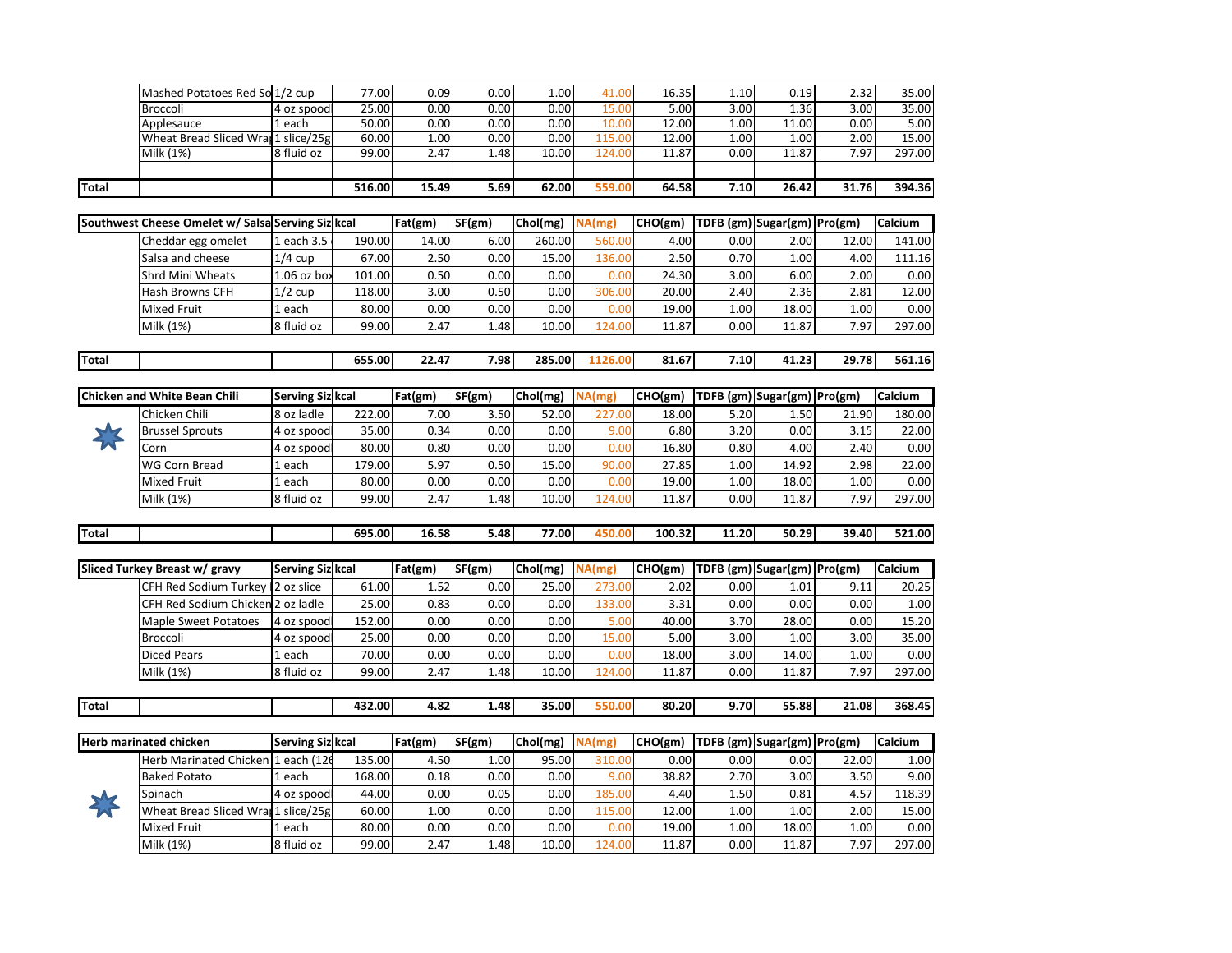|              | Smart Balance | container | 25.00  | 2.50  | 0.00 | 0.00   | חת הר<br>35.UL | 0.00  | 0.00 | 0.00  | 0.00  | $0.00\,$ |
|--------------|---------------|-----------|--------|-------|------|--------|----------------|-------|------|-------|-------|----------|
|              |               |           |        |       |      |        |                |       |      |       |       |          |
| <b>Total</b> |               |           | 611.00 | 10.65 | 2.53 | 105.00 | 778.00         | 86.09 | 6.20 | 34.68 | 41.04 | 440.39   |